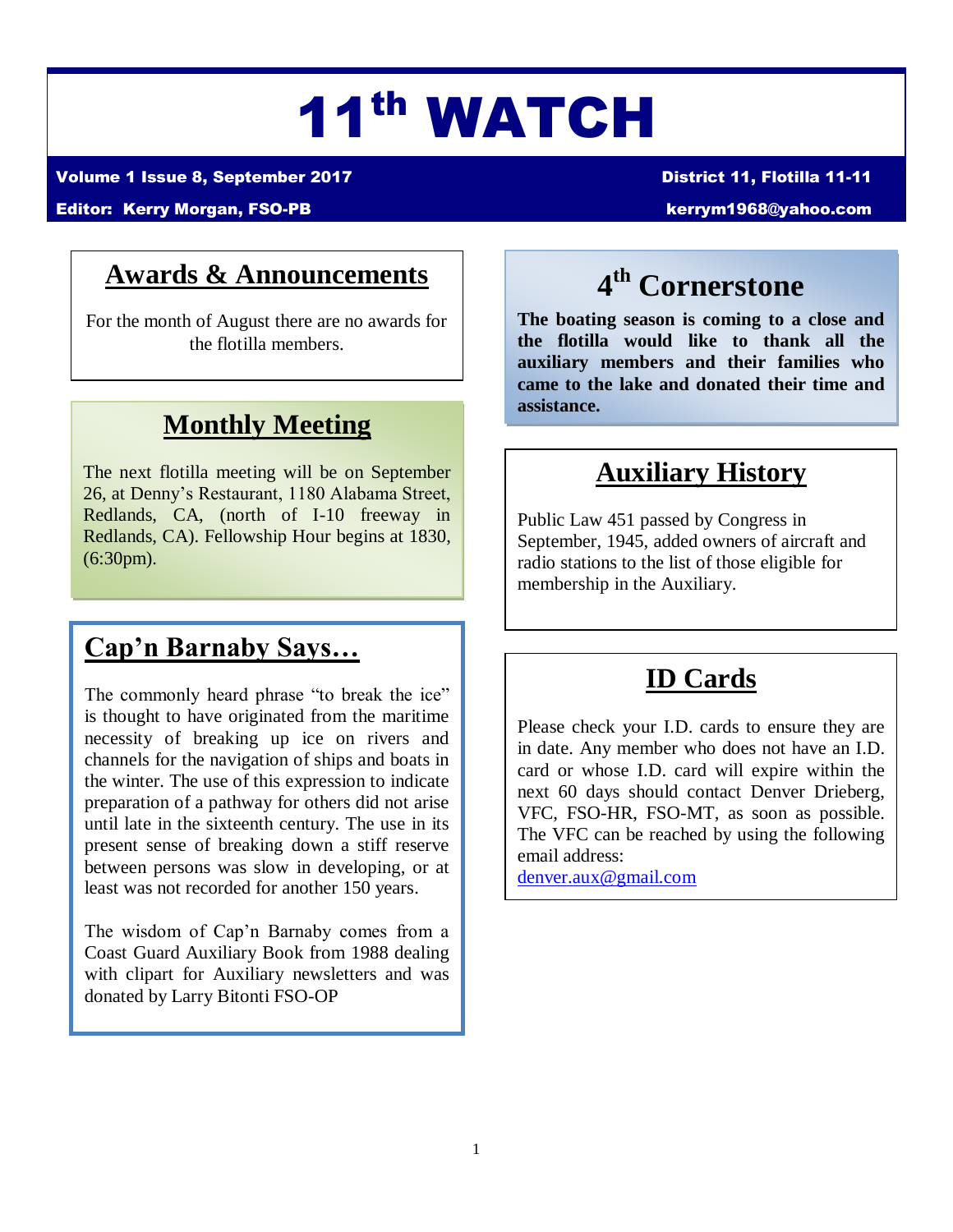## **Paratus Prep Paratus Prep**

For a chance at recognition by the Flotilla please send your answers to Kerry Morgan FSO-PB. Members who get all five questions correct will have their names read out during the monthly Flotilla meeting. The FSO-PB can be reached at: [Kerrym1968@yahoo.com](mailto:Kerrym1968@yahoo.com)

- 1. A natural fiber rope can be ruined by dampness because it may 2
	- Rot.
	- Shrink.
	- Stretch.
	- Unlay.
- 2. A pelican hook  $\qquad$  ?
	- Is used for boat falls.
	- Is used for extra heavy loads.
	- Can be released while under pressure.
	- Is used for light loads only.
- 3. A person who sees someone fall overboard should ?
	- a. Run to the radio room to send an emergency message.
	- b. Call for help and keep the individual in sight.
	- c. Immediately jump in the water to assist the individual.
	- d. Go to the bridge for the distress flares.
- 4. A rolling hitch can be used to \_\_\_\_\_\_?
	- a. Make a temporary eye.
	- b. Mouse a hook.
	- c. Secure a line around a spar.
	- d. Shorten a line.
- 5. A racetrack turn would be better than a Williamson turn in recovering a man overboard if  $\qquad$  ?
	- a. The man has been missing for a period of time.
	- b. The sea water is very cold and the man is visible.
	- c. There is thick fog.
	- d. The wind was from astern on the original course.

## **Paratus Prep Answers for August**

Below are the answers for the month of August.

- 1) A grapnel is a?
	- Device used to drag for a submerged cable or line..
- 2) A hook that will release quickly is a?.
	- Pelican hook.
- 3) A Kort nozzle is a?
	- Hollow tube surrounding the propeller used to improve thrust.
- 4) A metal eye spliced into a wire is called a?.
	- Thimble..
- 5) A monkey fist is found on a?
	- Heaving line.

## **Knot of the Month**

Clove Hitch



The **Clove Hitch** is A simple all-purpose hitch. Easy to tie and untie. The Clove Hitch is a good binding knot. However, as a hitch it should be used with caution because it can slip or come undone if the object it is tied to rotates or if constant pressure is not maintained on the line.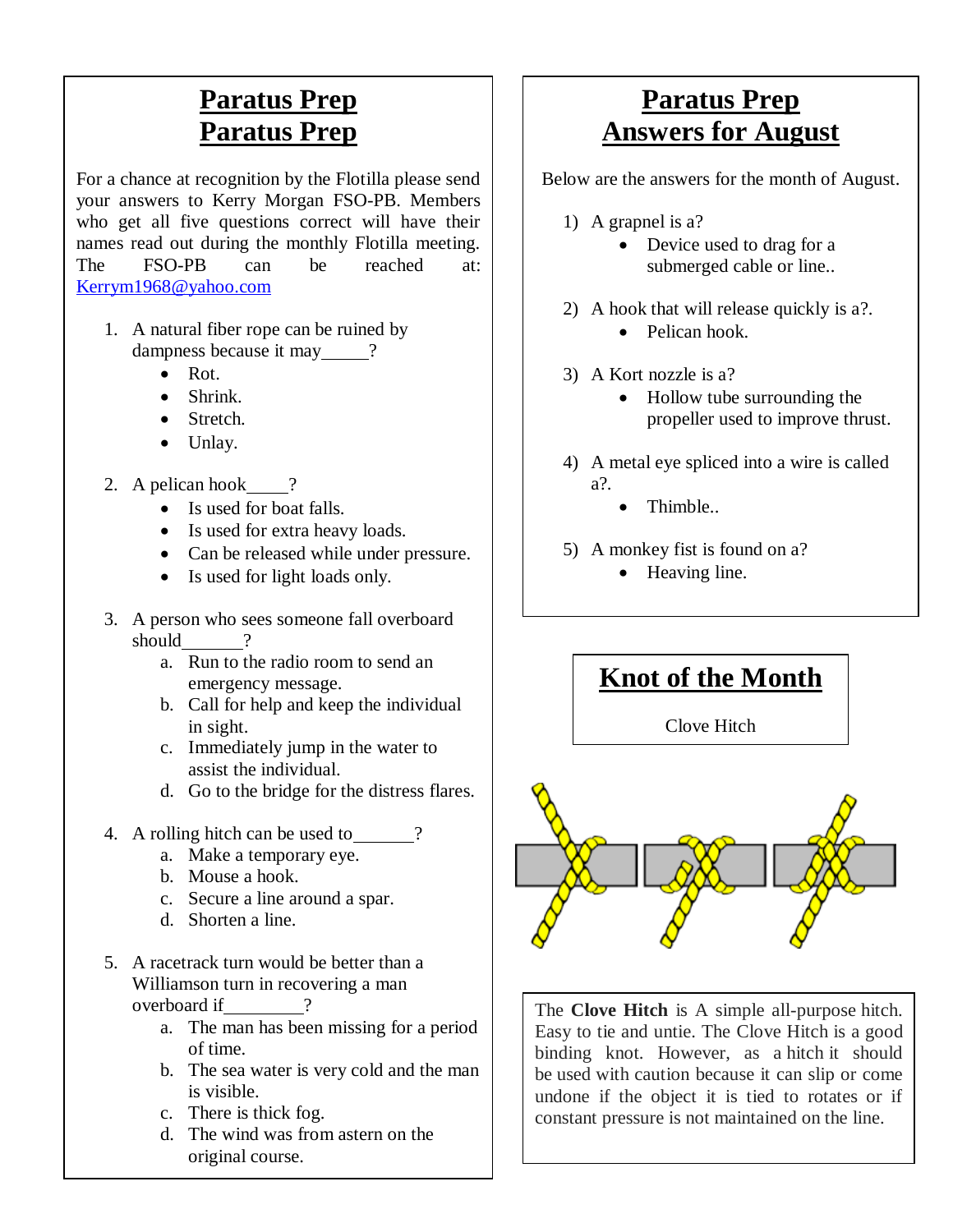## **California Boaters Card Frequently Asked Questions**

#### **1. What is a California Boaters Card?**

The California Boater Card will show that its holder has successfully taken and passed a National Association of State Boating Law Administration (NASBLA)/state-approved boater safety education examination. Beginning Jan. 1, 2018, California is phasing in by age the requirement that residents who operate any motorized vessel on state waterways (including powered sailboats and paddle craft) will be required to carry the California Boater Card. The card will be issued by the California State Parks Division of Boating and Waterways (DBW).

#### **2. When will operators be required to have a California Boaters Card?**

The new requirement will begin on Jan. 1, 2018 for all persons 20 years of age and younger who operate any motorized vessel on state waterways. On that date these boaters will be required to carry a boater card issued by DBW.

Each year after January 2018, a new age group will be added to those who are required to possess a valid card. By 2025, all persons who operate a motorized vessel on California waters will be required to have one. Once issued, the card remains valid for a boat operator's lifetime. January 1, 2018 Persons 20 years of age or younger

- January 1, 2019 Persons 25 years of age or younger
- January 1, 2020 Persons 35 years of age or younger
- January 1, 2021 Persons 40 years of age or younger
- January 1, 2022 Persons 45 years of age or younger
- January 1, 2023 Persons 50 years of age or younger
- January 1, 2024 Persons 60 years of age or younger
- January 1, 2025 All persons regardless of age

#### **3. Am I pre qualified for a California Boaters Card if I have already taken a boater education course or will I need to take one before 2018?**

DBW has determined that it will accept proof of passing a NASBLA and California Division of Boating and Waterways approved-boater education course taken between Jan. 1, 2015 and Dec. 31, 2017. Persons who have passed an approved examination during this timeframe will have 1 year from the effective January 1, 2018 implementation date to apply and pay for their California Boater Card to receive the "grandfathering" exemption regardless of their age. Older courses may not include recent state or national changes to navigation law.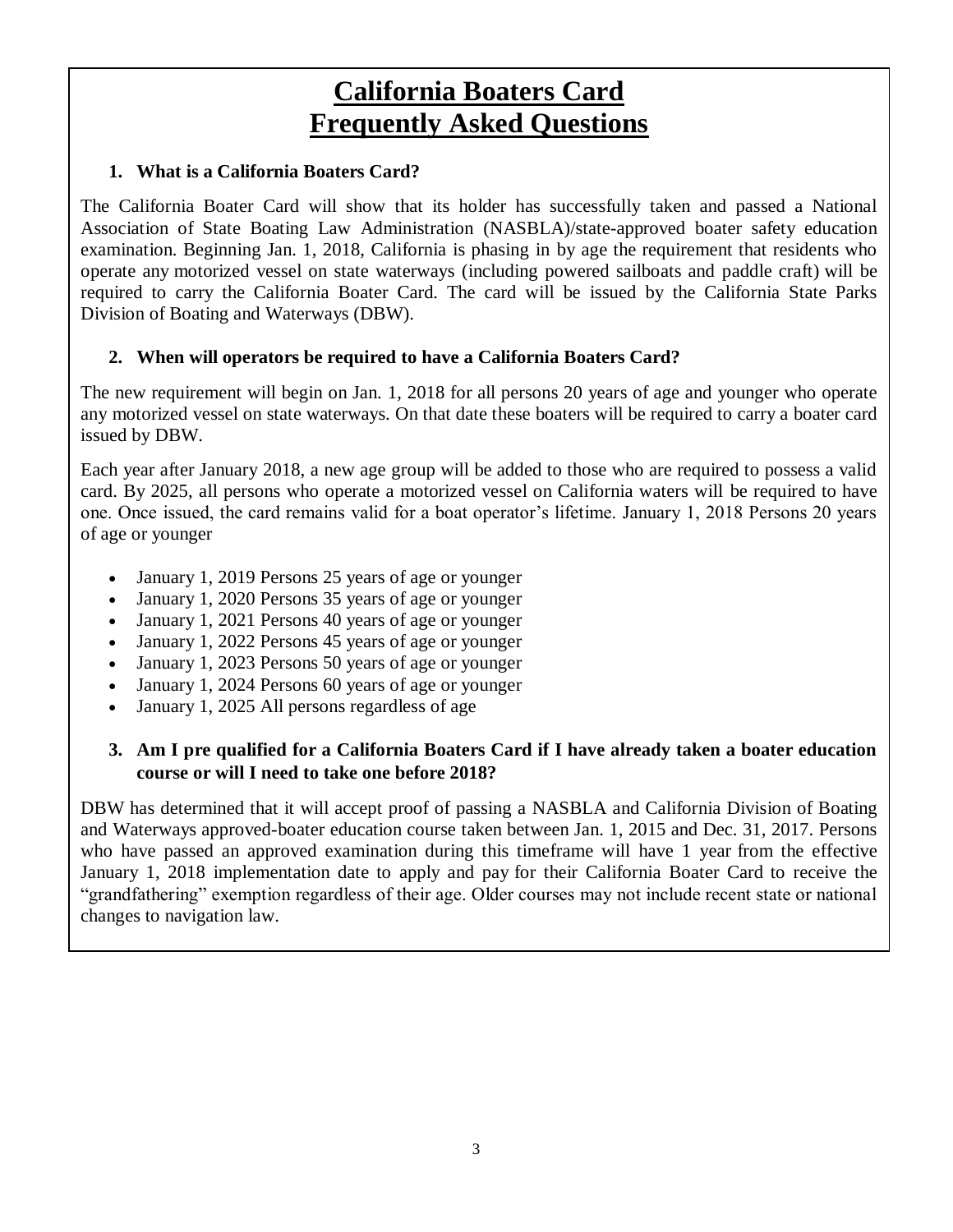#### **4. Who will be exempt from needing a California Boating Card?**

According to California law, the following persons will not be required to have a boater card to operate any motorized vessel on California waterways when the requirements go into effect beginning in January 2018:

- A person operating a rental vessel.
- A person operating a vessel while under the direct supervision of a person 18 years of age or older who is in possession of a California Boater Card.
- A person who is a resident of a state other than California who is temporarily operating a vessel in California for less than 60 days and meets the boating requirements, if any, of his/her state.
- A person who is a resident of a country other than the United States who is temporarily operating a vessel in California for less than 90 days and meets the boating requirements, if any, of his/her country.
- A person operating a vessel in an organized regatta or vessel race, or water ski race.
- A person who is in possession of a current commercial fishing license.
- A person who is in possession of a valid marine operator license, for the waters upon which the licensee is operating, issued by the US Coast Guard, or who is in possession of a valid certificate issued pursuant to the International Convention on Standards of Training, Certification and Watch keeping for Seafarers, 1978, as amended.
- A person who has successfully completed a boating course approved by the Commission on Peace Officer Standards and Training.

#### **5. Is there a fine for not having a California Boating Card?**

Yes. A violation of this article (Harbors and Navigation Code Section 678.15) is an infraction and shall be fined as follows:

- For an initial conviction, by a fine of not more than \$100.
- For a second conviction, by a fine of not more than \$250.
- For a third or subsequent conviction, by a fine of not more \$500.

**Boating safety course providers must be NASLBA approved and be state-approved by DBW. Courses may be classroom, home study or online.** 

**The Coast Guard Auxiliary "About Boating Safety" course is an approved course. The Division of Boating and Waterways plans to start accepting California Boater Card applications in late 2017.**